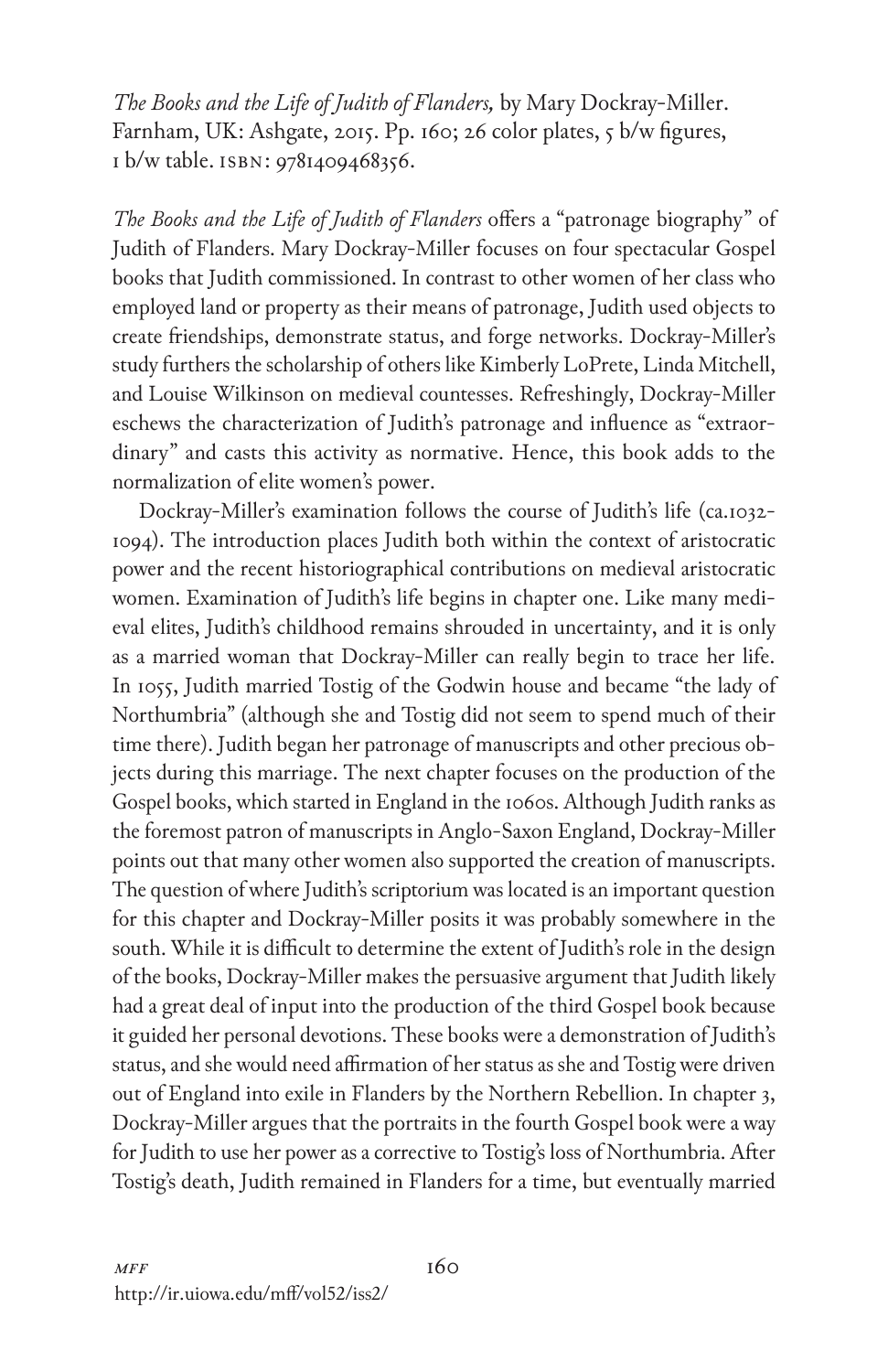Welf IV, duke of Bavaria, with whom she had two sons. Like late Anglo-Saxon England, the eleventh-century German Empire was beset by political rivalries and instability. In chapter 4, Dockray-Miller traces Judith's use of patronage to forge important bonds with highly placed communities and individuals, which helped to solidify her family's power in the midst of this political turbulence. The final chapter in the book addresses the afterlife of Judith's patronage, specifically that of the abbey of Weingarten. Whether or not Judith was responsible for introducing the cult of St. Oswald to the monks of Weingarten or donating the important Relic of the Holy Blood, Dockray-Miller concludes that the monks themselves celebrated Judith as their venerable patron in later histories of the monastery. This chapter acts as a fitting conclusion to the life of a woman who fostered the creation of beautiful objects and who used them to forge bonds with prominent laity and clergy.

A particular strength of this patronage biography is the historical context that the author provides for the creation of the Gospel books. Dockray-Miller carefully unpacks Judith's life to examine her patronage choices and how that patronage developed in response to her own life circumstances. Patronage was used to celebrate her power, but also to restore her status and create important relationships that could help her elevate her position—and that of her husbands and children. Author and publisher are also to be commended for including extensive images—some in color—of these Gospel books and for the appendices of translated documents, as both serve to strengthen and illuminate Dockray-Miller's analysis.

Dockray-Miller also places Judith and her patronage in other contexts. By tracing Judith's travels, the author reconstructs the possible artistic influences and objects that would have informed the design of her Gospel books. Like many women of her class, Judith did not live in just one place. Born in Flanders, she moved to Anglo-Saxon England when she married Tostig, then back to Flanders in exile, and then finally to Bavaria upon her marriage to Duke Welf IV. Dockray-Miller follows Judith's geographic itinerancy and crosses several geopolitical boundaries. As a result, she presents a rich picture of possible sources of art that informed the production of these manuscripts and demonstrates how Judith's patronage was a constant in her life as she moved throughout medieval Europe. Such itinerancy was common to women of elite standing, and Dockray-Miller captures this reality—and challenge—of aristocratic women's lived experience.

A question that is not answered in Dockray-Miller's otherwise commendable treatment of Judith, however, is why she, unlike most other elite women, did